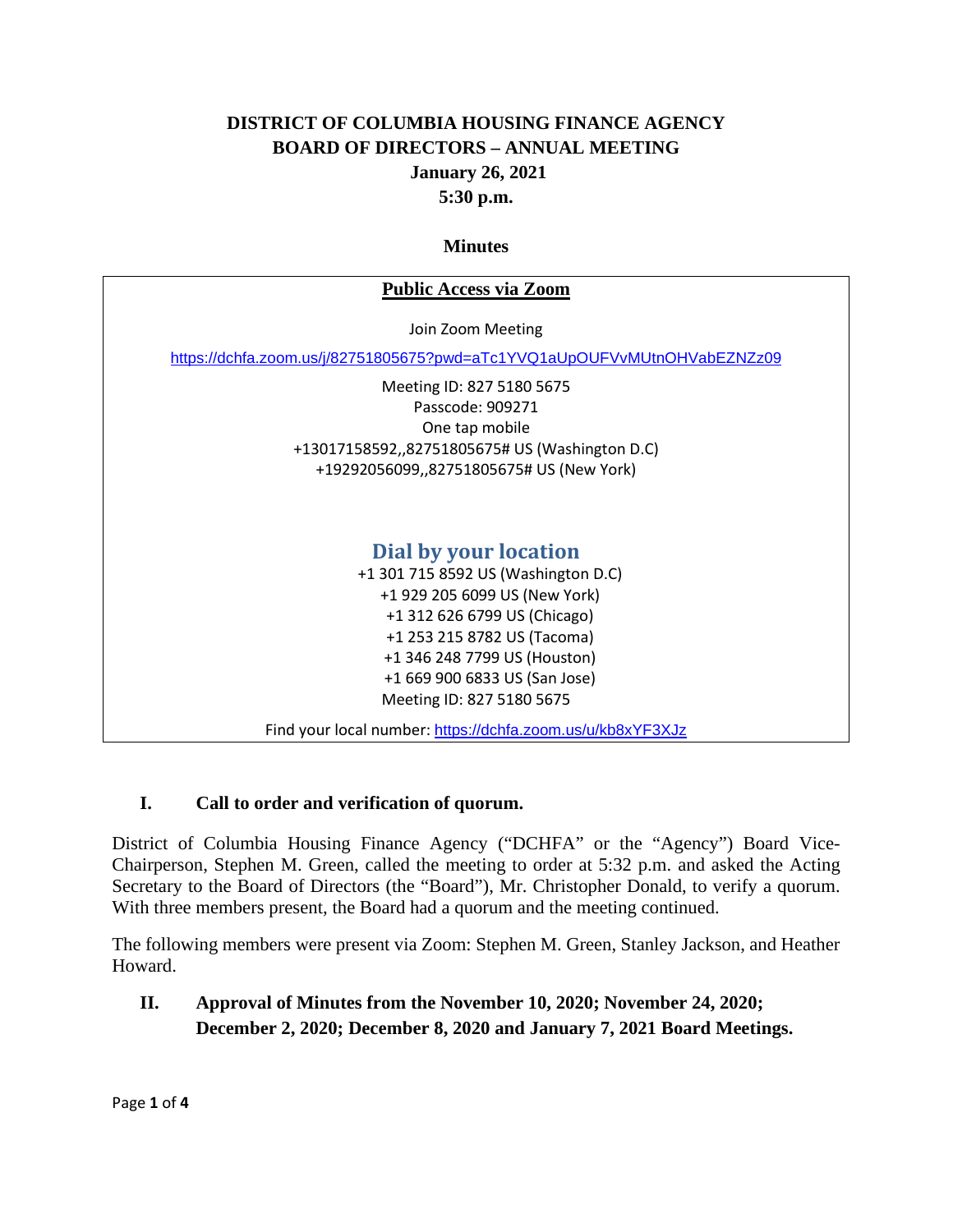A motion was made to approve the minutes from the November 10, 2020; November 24, 2020; December 2, 2020; December 8, 2020 and January 7, 2021 board meetings by Ms. Howard. The motion was properly seconded by Mr. Jackson.

Mr. Donald took a voice vote. The motion passed by a chorus of ayes.

## **III. Vote to close meeting to discuss Hill East.**

Pursuant to the District of Columbia Administrative Procedure Act, the Chairperson of the Board of Directors will call a vote to close the meeting in order to discuss, establish, or instruct the public body's staff or negotiating agents concerning the position to be taken in negotiating Hill East. An open meeting would adversely affect matters related to the Agency. (D.C. Code §2-575(b)(2)).

Mr. Green called for a motion to close the meeting. Mr. Jackson made a motion to close the meeting. The motion was properly seconded by Ms. Howard. The motion passed by a chorus of ayes.

The meeting was closed at 5:38 p.m. and re-opened at 6:15 p.m.

#### **IV. Consideration of DCHFA Eligibility Resolution No. 2021-02 for Hill East.**

Mr. Rodney Dew, Senior Analyst, Multifamily Neighborhood Lending & Investments ("MLNI"), presented the transaction to the Board. MLNI underwriting staff requests the approval of an inducement resolution from the DCHFA Board of Directors for the issuance of tax exempt bonds in an amount not to exceed \$71,000,000 to finance a portion of the cost to construct and equip 100 units at Hill East (the "Property").

The project is in the Hill East neighborhood of southeast Washington, D.C. and adjacent to the Stadium-Armory Metro Station. The Property will consist of 100 units of permanent supportive housing ("PSH"), subsidized by the District of Columbia Housing Authority ("DCHA"). All units will be restricted to thirty percent (30%) or less of the area median income ("AMI").

The building will have five (5) stories above grade, and a below grade parking garage. Building amenities will include a large lobby, an administration area for use by the District of Columbia Department of Human Services ("DHS") and its provider, a multipurpose communal lounge on the ground floor, a computer lab, a large teaching kitchen with multiple kitchen stations for hands on resident instructions, a clothing store, a hair and makeup boutique, a bike room and a fitness room.

The capital stack for the development will consist of permanent financing, in the approximate amount of \$53 million, as a DCHFA risk share first mortgage loan, \$18 million in low income housing tax credits ("LIHTC"), and just under \$3 million in deferred developer fees. The total development cost is \$75 million, or \$751,000 per unit. On the operating side, the effective gross income is projected to be approximately \$3.5 million in year one, based on an assumption of five percent vacancy.

Annual operating expenses are projected to be approximately \$713,000, resulting in net operating income of \$2.8 million in year one of stabilization, which supports a permanent mortgage of \$53.28

Page **2** of **4**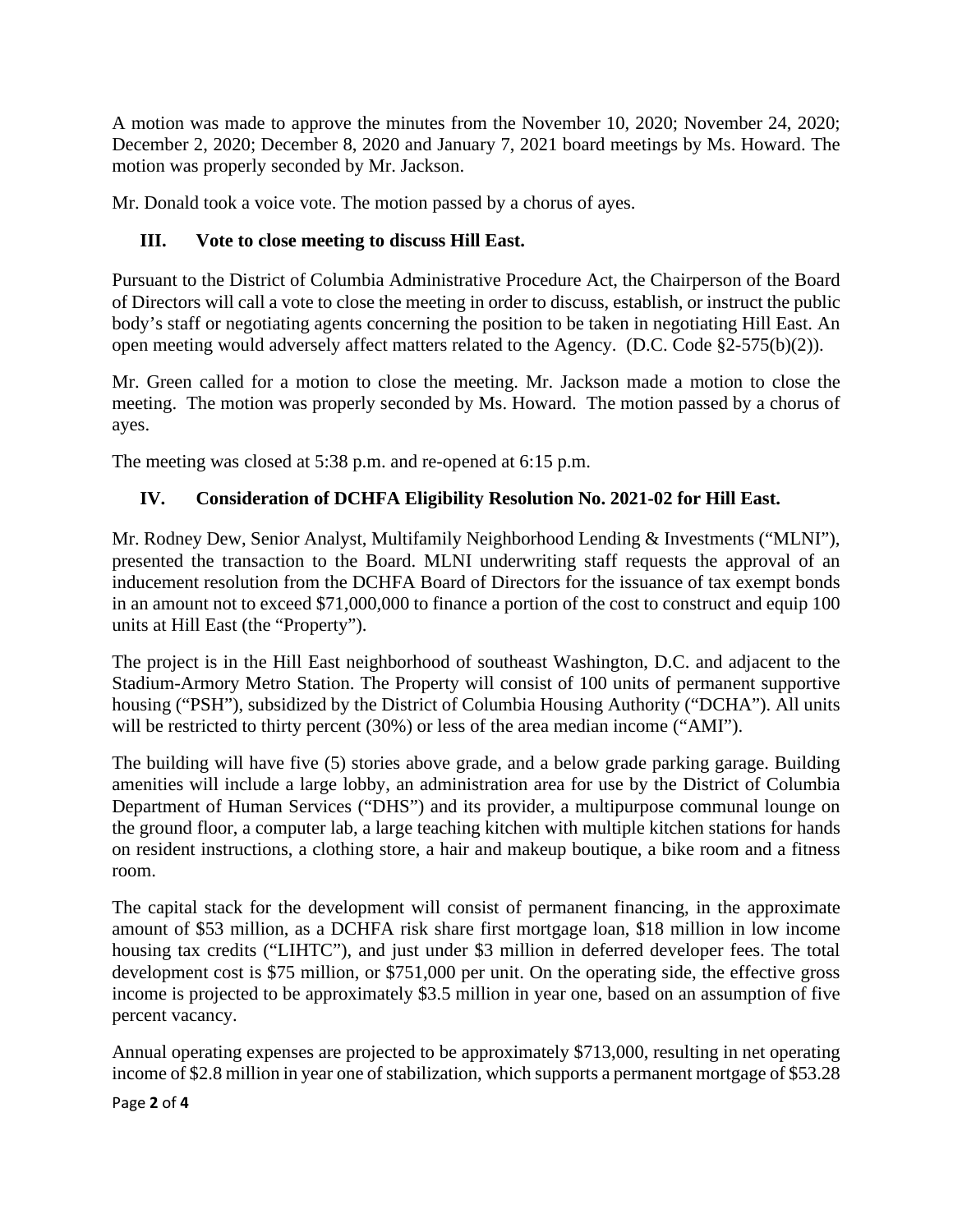million, with amortizing debt service of \$1.2 million in year one. The project will be one hundred percent (100%) subsidized by a local rent supplement program ("LRSP") contract with DCHA.

The project is being evaluated as a risk share permanent loan on the DCHFA's U.S. Department of Housing and Urban Development ("HUD") 50/50 risk share program. The sponsor has chosen PNC Bank as a tax credit investor, with credits priced at eighty-five cents for every one dollar of federal tax credits. PNC will also be providing an equity bridge loan through the term of construction. The sponsor has received a letter of intent from Eagle Bank for a thirty (30) month term, with one twelve (12) month extension option.

The managing member for the sponsor will be Hill East Parcel, LLC, which is comprised of Blue Skye Development and Chris Donatelli. Other members of the development team include McCullough Construction as the general contractor, GTM Architects as the architect, and Kettler Management as the property manager.

Mr. Dew concluded the presentation and introduced members of the development team present via video conferencing: Mr. Chris Donatelli, Mr. C.W. Early and Mr. Brian Rogers.

Mr. Donatelli gave a brief overview of the development of the Property thus far.

Mr. Early gave a synopsis of the project's financing. Mr. Rogers also made comments regarding the project.

Mr. Green stated that the board had presented several questions and comments to Mr. Dew and looked forward to hearing more about the project as it is developed. Mr. Green mentioned concerns associated with the project, including the Agency's share of financial risk in the project.

Mr. Donald called for a vote to approve DCHFA Eligibility Resolution No. 2021-02 for Hill East. Mr. Jackson made a motion to approve the resolution and it was properly seconded by Ms. Howard. Mr. Donald took a poll vote because the Agency is committing volume cap.

The resolution was unanimously approved.

#### **V. DCHFA Annual Meeting and Elections.**

Mr. Donald opened the floor for nominations for the role of DCHFA Board Chairperson for 2021. Ms. Howard nominated Mr. Buwa Binitie for the role of Chairperson. Mr. Jackson nominated Mr. Green for the role of DCHFA Board of Directors Vice-Chairperson for 2021. With no other nominations for the role of DCHFA Board Chairperson or the role of DCHFA Board Vice-Chairperson, the floor was closed.

The appointments of Mr. Binitie as Board Chairperson and Mr. Green as Board Vice-Chairperson were each approved by a chorus of ayes.

# **VI. Acting Executive Director's Report.**

There was no Acting Executive Director's Report.

#### **VII. Adjournment.**

Page **3** of **4**